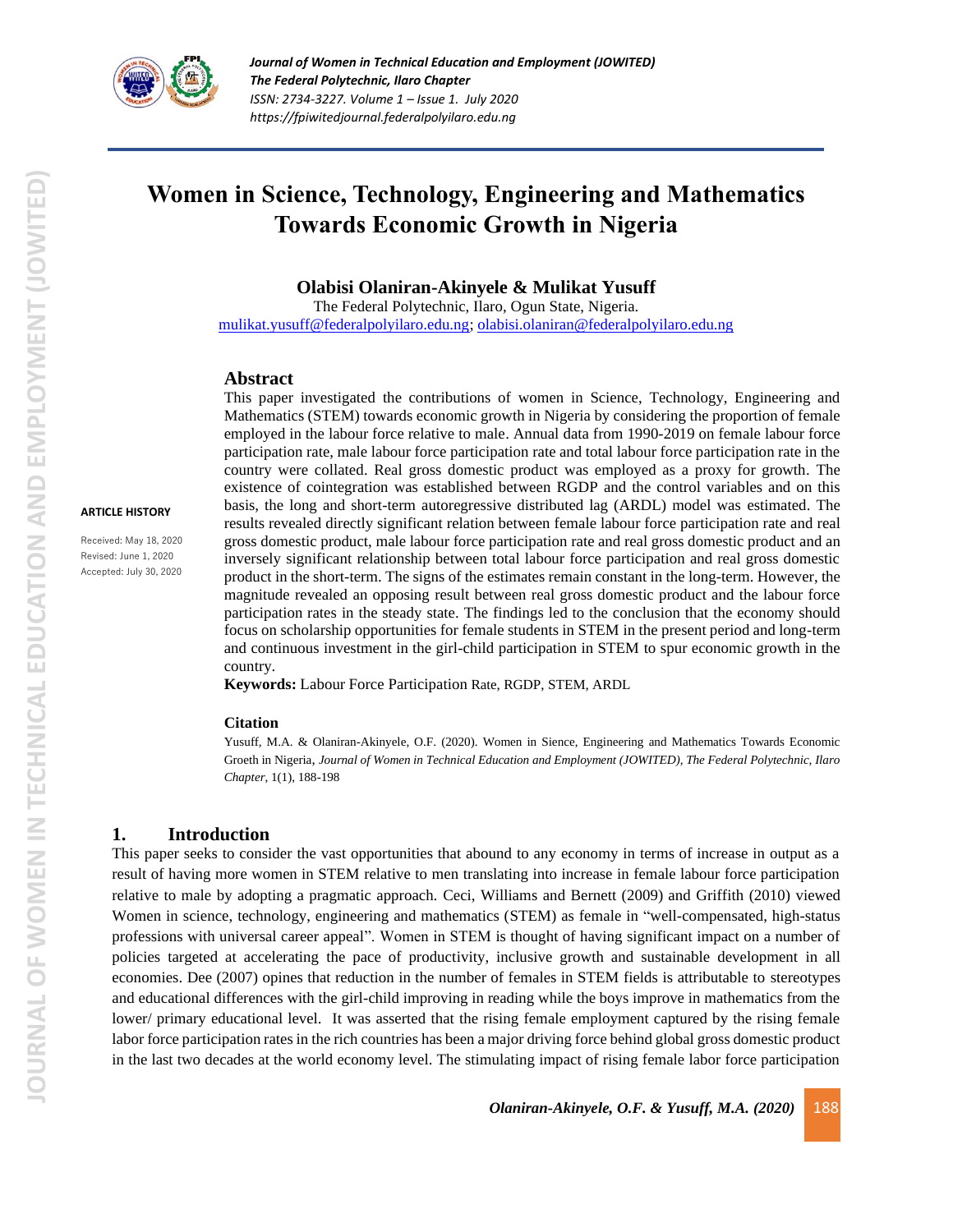

has been found widely in India and China; the states growing the fastest, reducing poverty and child mortality the most are those with the highest percentage of women in the labor force (Blumberg, 2002).

There are numerous studies on employment, fertility rates and productivity of women in STEM, for examples: Heckman (1978) and Standing (1981). Also, a number of theoretical and empirical works in the literature revealed that female labor force participation exerts a direct, female as a role model, strong and beneficial relations with economic growth, (Tansel, 2002; Fatima & Sultana, 2009). On societal and women representation, quantitative abilities: Warren, (2018), Ellis *et al* (2016), Ceci *et al* (2014), Kelly (2013), Miyake et al. (2010), Griffith (2010); Stout *et al* (2011) Cheryan *et al*.,( 2011), Taylor and Hosch, (2004), Ellemers *et al.* (2004), Schiebinger (1999), and Cooper (1997). Other studies that robustly investigated the issue include: Barbara *et al* (2017), Page (2015), Su *et al*. (2009), Lips (2008), Johnson (2007), Keller *et al*. (2001) and Pell (1996). Steinberg (2012) purports that besides lack of confidence barring women from entering STEM fields. Refer also to: Miller, (2015), Williams (1992), Bork (2012), Schmader and Johns (2003), Steele *et al*. (2002), Spencer *et al (*1999), Steele *et al* (1995). To encourage women participation in STEM and digital skills among others: Ogundipe (2017), Okello (2017), Sonnert *et al* (2007), Griffith (2010), Stout *et al* (2011), Johns *et al* (2005) and Marx and Roman (2002). Other researches on stylized facts, child mortality, and women performance include: Women and Girls in Science (2017), Stearns (2016), Women's Right Online (2015), Gresky *et al* (2005), Johns *et al* (2005), Martens *et al* (2006), Marx and Roman (2002) and Mclntyre *et al* (2003). Despite bulk of researches which had been conducted in the area, it appears there are lower employment opportunities to female in STEM, consequently; this paper examined the contributions of women in STEM towards growth and real productivity in the economy.

## **2. Methodology**

To investigate the relationship between economic growth and women in STEM, annual data on female labour force participation rate and Real Gross Domestic Product; RGDP were employed. Data on male labour force participation rate as well as total labour force participation rate were also included in the analysis. The labour force is defined as the number of individuals who are employed and those that are unemployed but available, willing to work and have scouted for a job recently but could not get employed. The seminal contribution of Dogan and Akyuz (2017) was employed in this study and data was sourced from the World Development Indicators; WDI and modeled International Labour Organisation (ILO) statistics. Female labour force participation rate is given as percentage of female population ages 15-64. Male labour force participation as percentage of male population ages15-64 and total labour force participation as percentage of total population ages 15-64. The series were examined to determine whether their mean and variance are constant and confirm that the covariance of the series depends on the lead or lag series and not on time. Real gross domestic product (RGDP) was employed as a proxy for economic growth as it allows for the distortion of fluctuating prices on intertemporal total output. The ARDL bound test was employed as it allows for estimation of series of I(0) and I(1) series. The bounds test was also conducted to determine the existence of relationship amongst the variables in the model in the steady state. The ARDL (p, q) model includes the lagged values of the regressand as well as the current and lagged values of the regressors as explanatory variables in the equation to be estimated. In this case, the model is specified as  $ARDL(p,q,r,s)$ . The short run model specification is differentiated from the long run model specification with the difference operator symbol; Δ. The base-line model employed for this work is specified as:

$$
LOG(RGDPi) = \delta0 + \delta1 LOG(FLFP) + \delta2LOG(MLFP) + \delta3LOG(TLFP) + \varepsiloni.................(1)
$$

Following the work of Pesaran et al. (2001), the long run model specification is given as: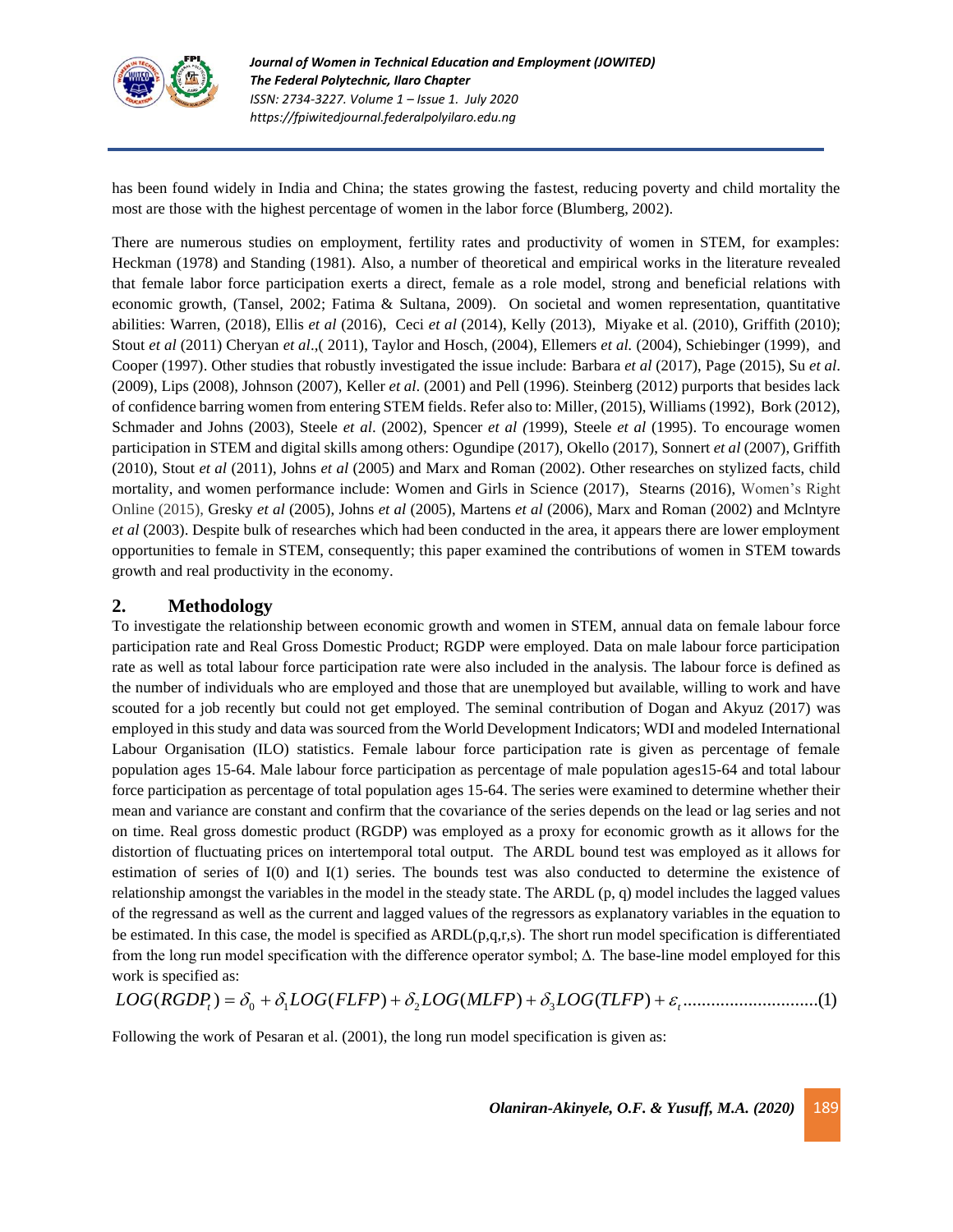

 $LOG(RGDP_t) = \lambda_0 + \lambda_1 LOG(RGDP_{t-i}) + \lambda_2 LOG(FLFP_{t-i}) + \lambda_3 LOG(MLFP_{t-i}) + \lambda_4 LOG(TLFP_{t-i}) + \varepsilon_1........(2)$ 

The Unrestricted Error Correction Model (UECM)/Auto-Regressive Distributed Lag model; ARDL(p,q,r,s) is specified as follows:

$$
\Delta LOG(RGDP_t) = \gamma_0 + \sum_{i=1}^p \gamma_i \Delta LOG(RGDP_{t-i}) + \sum_{j=0}^q \gamma_j \Delta LOG(FLFP_{t-j}) + \sum_{k=0}^r \gamma_k \Delta LOG(MLFP_{t-k}) + \sum_{l=0}^s \gamma_l \Delta
$$
  
\nLOG(TLFP\_{t-l}) + \mu\_i LOG(RGDP\_{t-i}) + \mu\_j LOG(FLFP\_{t-j}) + \mu\_k LOG(MLFP\_{t-k}) + \mu\_l LOG(TLFP\_{t-l}) + \varepsilon\_t \dots \dots \dots (3)  
\n $i = 1, \dots, p; j = 0, \dots, q; k = 0, \dots, r; l = 0, \dots, s$ 

Further, the Error correction model adapted for this study is given below;

$$
\Delta LOG(RGDP_t) = \varphi_0 + \sum_{i=1}^{V_1} \varphi_i \Delta LOG(RGDP_{t-i}) + \sum_{j=0}^{V_2} \varphi_j \Delta LOG(FLFP_{t-j}) + \sum_{k=0}^{V_3} \varphi_k \Delta LOG(MLFP_{t-k}) + \sum_{l=0}^{V_4} \varphi_l \Delta LOG(TLFP_{t-l}) + \lambda ECT_{t-1} + e_t
$$
 (4)

 $i = 1, \ldots, V_1; j = 0, \ldots, V_2; k = 0, \ldots, V_3; l = 0, \ldots, V_4$ 

Where *RGDP<sub>t</sub>*, *FLFP*, *MLFP*, *TLFP* denote Real Gross Domestic Product at period t, Female labour force participation rate, Male labour force participation rate and Total labour force participation rate respectively.  $\delta_0$  depicts the model intercept or constant term,  $\delta_1, \delta_2, \delta_2$  depict the slope terms; coefficients of FLFP, MLFP and TLFP respectively, Δ depicts the difference operator in the short run , λ represents the coefficient of the error correction term and depicts the speed of adjustment. The error correction term; ECT captures the steady state relationship in the model.  $\varepsilon$ <sub>c</sub> represents the stochastic error term. For the short run equation, long run equation and error correction model,  $\pi_0$ ,  $\gamma_0$  and  $\varphi_0$  are the constant terms respectively.

## **3. Empirical Analysis and Discussion of Results**

#### **3.1 Data Issues and Preliminary Analysis**

The study employed data from the World Bank's World Development Indicators for the period 1990 to 2019. The group statistical features of the series adopting the standard procedures for variables with time series properties was embarked upon from conducting the descriptive statistics presented below:

|                | LOG(RGDP) | LOG(FLFP) | LOG(MLFP) | LOG(TLFP) |
|----------------|-----------|-----------|-----------|-----------|
| Mean           | 31.26333  | 3.983334  | 4.152167  | 4.071829  |
| <b>Median</b>  | 31.25765  | 4.012456  | 4.166634  | 4.093519  |
| <b>Maximum</b> | 31.90899  | 4.014471  | 4.204469  | 4.114131  |
| <b>Minimum</b> | 30.70742  | 3.879149  | 4.073410  | 3.981941  |
| Std. Dev.      | 0.461152  | 0.051949  | 0.041722  | 0.045655  |

**Table 1:Descriptive Statistics of Variables**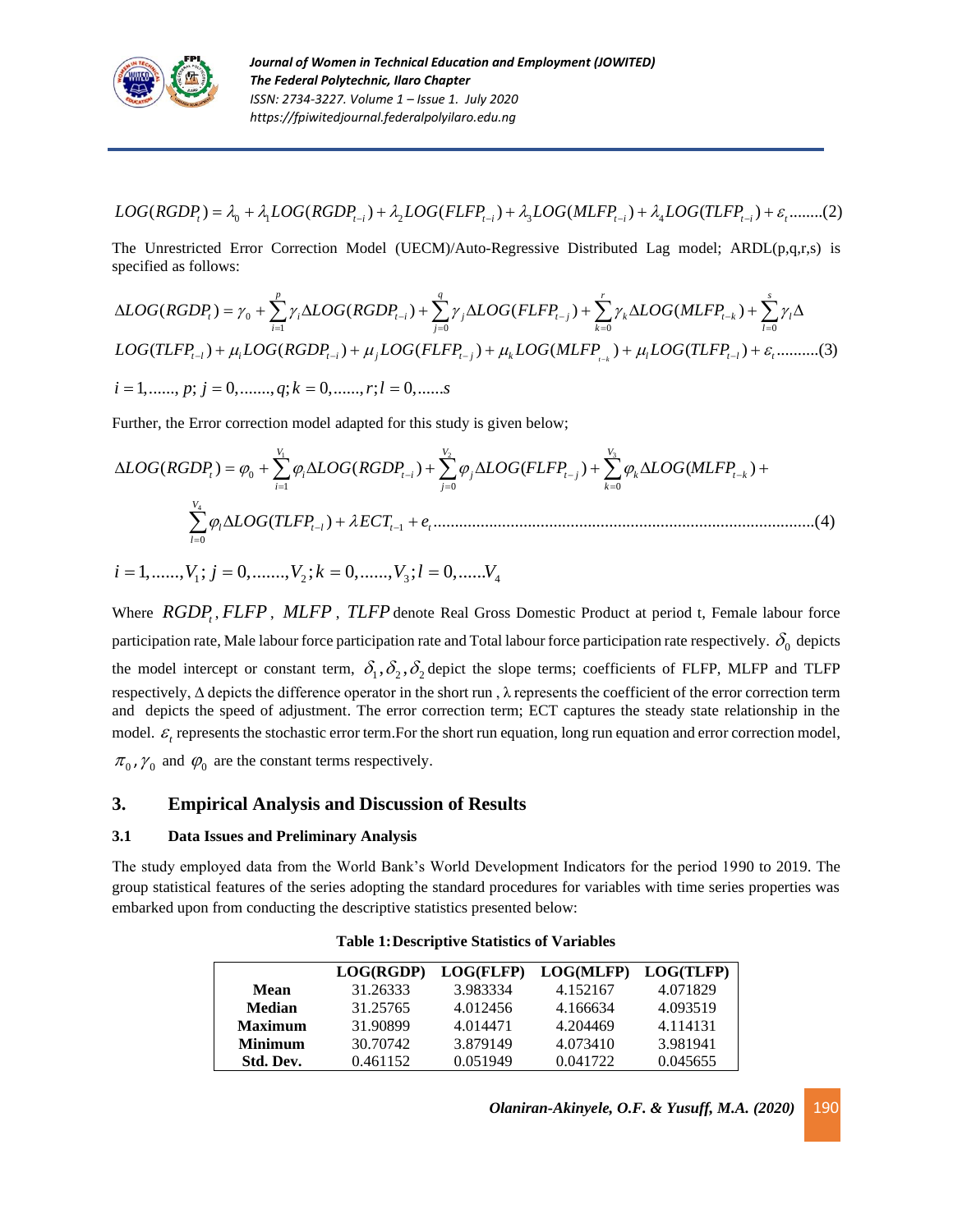

*Journal of Women in Technical Education and Employment (JOWITED) The Federal Polytechnic, Ilaro Chapter ISSN: 2734-3227. Volume 1 – Issue 1. July 2020 https://fpiwitedjournal.federalpolyilaro.edu.ng*

| <b>Skewness</b>     | 0.111360 | $-1.229226$ | $-0.886646$ | $-1.141028$ |
|---------------------|----------|-------------|-------------|-------------|
| <b>Kurtosis</b>     | 1.399239 | 2.633600    | 2.368800    | 2.532149    |
|                     |          |             |             |             |
| Jarque-Bera         | 3.265052 | 7.722791    | 4.428725    | 6.783327    |
| <b>Probability</b>  | 0.195435 | 0.021039    | 0.109223    | 0.033653    |
|                     |          |             |             |             |
| <b>Sum</b>          | 937.9000 | 119.5000    | 124.5650    | 122.1549    |
| Sum Sq. Dev.        | 6.167181 | 0.078264    | 0.050480    | 0.060447    |
|                     |          |             |             |             |
| <b>Observations</b> | 30       | 30          | 30          | 30          |

**Note:** LOG(FLFP), LOG(MLFP), LOG(TLFP), LOG(RGDP) represent log of female labour force participation rate, log of male labour force participation rate, log of total labour force participation rate, log of real gross domestic product.

Real gross domestic product was employed instead of nominal gross domestic product to allow for the impact of inflation on intertemporal output. The female labour force participation rate is given as the percentage of female population ages 15-64, male labour force participation rate as the percentage of male population ages 15-64 and total labour force participation rate as the percentage of the total population ages 15-64. The total labour force participation is the total number of people who are available or willing to work or have looked for a job recently as a percentage of the total population.

#### **3.2 Unit Root Test Results**

| Table 2: Unit Root (Stationarity) Test. |  |  |  |  |  |
|-----------------------------------------|--|--|--|--|--|
|-----------------------------------------|--|--|--|--|--|

| <b>Variable</b> | <b>Augmented</b><br>Dickey-<br><b>Fuller</b> |                                   | <b>Phillips Perron (PP)</b> |                            | <b>Dickey-Fuller GLS</b> |                            |
|-----------------|----------------------------------------------|-----------------------------------|-----------------------------|----------------------------|--------------------------|----------------------------|
|                 |                                              |                                   | <b>Test Statistics</b>      |                            | <b>Test Statistics</b>   |                            |
|                 | (ADF) Test Statistics                        |                                   |                             |                            |                          |                            |
|                 | Level                                        | <b>First</b><br><b>Difference</b> | Level                       | First<br><b>Difference</b> | <b>Level</b>             | First<br><b>Difference</b> |
| LOG(RGDP)       | $-0.5004(1)$                                 | $-2.6691(0)*$                     | 0.0798(3)                   | $-2.6259(4)$ *             | $-0.4211(1)$             | $-2.4715(0)$ **            |
| LOG(FLFP)       | $-0.4569(1)$                                 | $-2.7864(0)$ *                    | 0.2712(2)                   | $-2.9117(1)$ *             | $-0.6169(1)$             | $-2.8245(0)$ ***           |
| LOG(MLFP)       | $-0.5344(1)$                                 | $-3.2517(0)$ **                   | 0.0189(1)                   | $-3.2181(2)$ **            | $-0.4186(1)$             | $-3.2896(0)$ ***           |
| LOG(TLFP)       | $-0.4401(1)$                                 | $-3.0110(0)$ **                   | 0.2770(1)                   | $-2.9895(2)$ **            | $-0.4995(1)$             | $-3.0497(0)$ ***           |
| Sig. level:1%   | $-3.689$                                     | $-3.689$                          | $-3.679$                    | $-3.689$                   | $-2.650$                 | $-2.650$                   |
| 5%              | $-2.972$                                     | $-2.972$                          | $-2.968$                    | $-2.972$                   | $-1.953$                 | $-1.953$                   |
| 10%             | $-2.625$                                     | $-2.625$                          | $-2.623$                    | $-2.625$                   | $-1.610$                 | $-1.610$                   |

Note: The values presented in parenthesis in the ADF and DF-GLS tests are the selected delay lengths using the Schwarz Information Criterion (SIC) when the maximum delay length is 7. Newey-West Bandwith (Automatic Selection) criteria using Bartlett Kernel (default) spectral estimation method was employed in the PP test. \*\*\*, \*\*, \* denote statistical significance at 1%, 5% and 10% levels respectively.

*Olaniran-Akinyele, O.F. & Yusuff, M.A. (2020)* 191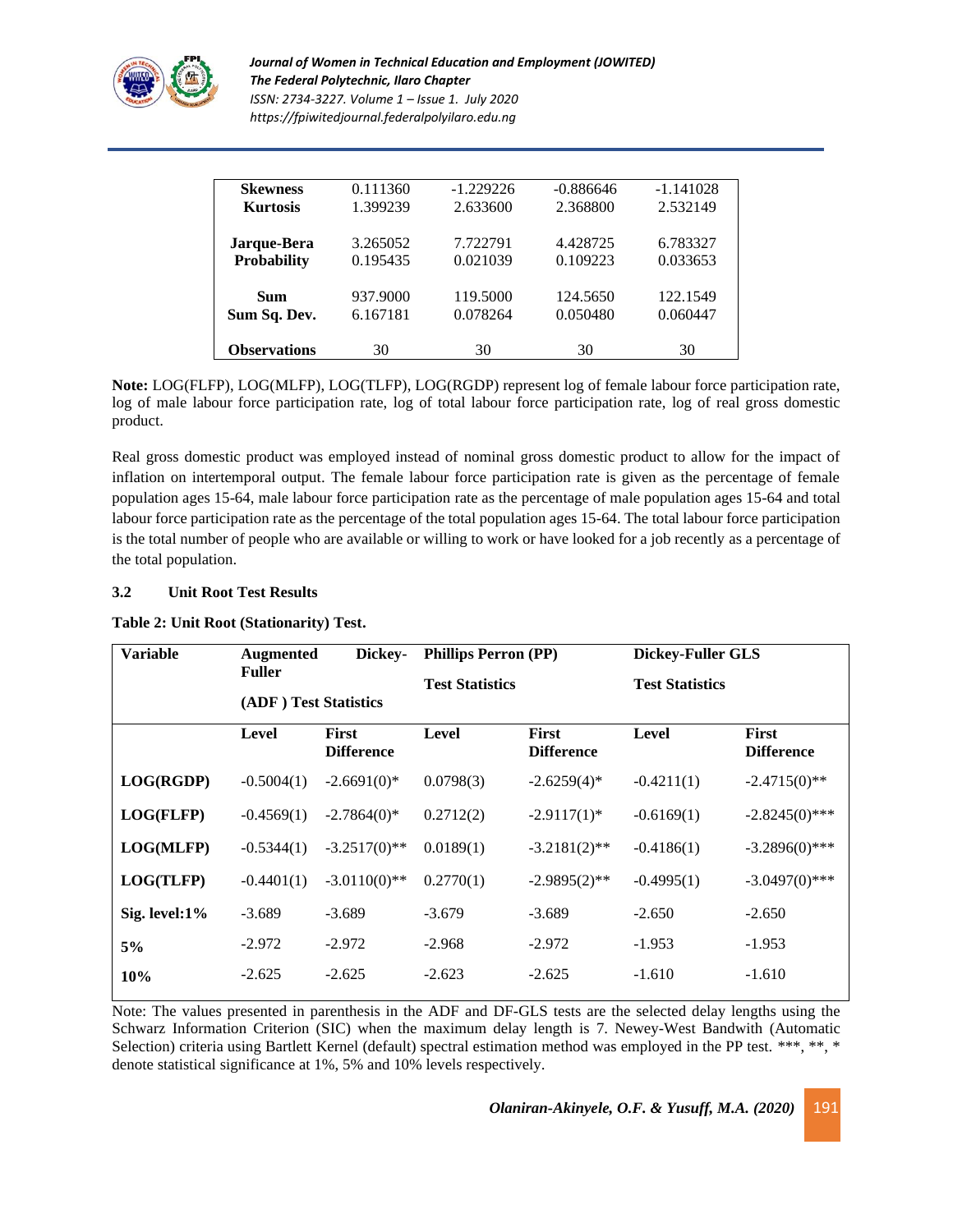

Following the results of the ADF, PP and DF-GLS tests, all the variables employed in the model are differenced stationary processes, I(1).

### **3.3 Cointegration Test**

The ARDL-bounds test approach to cointegration gives room for flexibility as it can be applicable irrespective of whether variables employed in the model are I(0), I(1) or combination of both (Pesaran et al., 2001). The outcome of the ARDL-bounds test conducted to determine the existence or otherwise of long-term relationship amongst the variables employed in the model is presented below:

| <b>Test</b><br><b>Statistic</b> | Value    | Sig. | I(0) | I(1) |
|---------------------------------|----------|------|------|------|
| F-statistic                     | 6.350104 | 1%   | 4.29 | 5.61 |
| k                               | 3        | 2.5% | 3.69 | 4.89 |
|                                 |          | 5%   | 3.23 | 4.35 |
|                                 |          | 10%  | 2.72 | 3.77 |

#### **Table 3: Bounds test result**

The bounds test adopted for the test of cointegration is specified as follows:

$$
H_0 \mathbf{M}_{1,Z} = 0
$$
  
\n
$$
H_1 \mathbf{M}_{1,Z} \neq 0
$$
  
\n
$$
z = i, j, k, l.
$$

The computed F-bounds test value of 6.35 exceeds the 1% critical value at the upper bound levels {I(1): (5.61). We, therefore, reject  $H_0$  and conclude that there exists a steady state relationship among the variables in the model.

**Table 4: The Vector Auto Regression Analysis: Detection of Delay Length for Bound Test**

| Lag            | LogL     | LR        | <b>FPE</b>  | AIC          | <b>SC</b>    | HQ           |
|----------------|----------|-----------|-------------|--------------|--------------|--------------|
| $\theta$       | 21.14367 | <b>NA</b> | 0.014897    | $-1.371494$  | $-1.176474$  | $-1.317403$  |
|                | 60.81588 | 63.47553  | 0.000677    | $-4.465270$  | $-4.221495*$ | $-4.397657$  |
| $\overline{2}$ | 61.07318 | 0.391104  | 0.000721    | $-4.405854$  | $-4.113324$  | $-4.324719$  |
| 3              | 61.21081 | 0.198186  | 0.000778    | $-4.336865$  | $-3.995580$  | $-4.242207$  |
| 4              | 65.40121 | 5.698943* | $0.000607*$ | $-4.592097*$ | $-4.202057$  | $-4.483916*$ |
| 5              | 66.09444 | 0.887335  | 0.000629    | $-4.567555$  | $-4.128760$  | -4.445852    |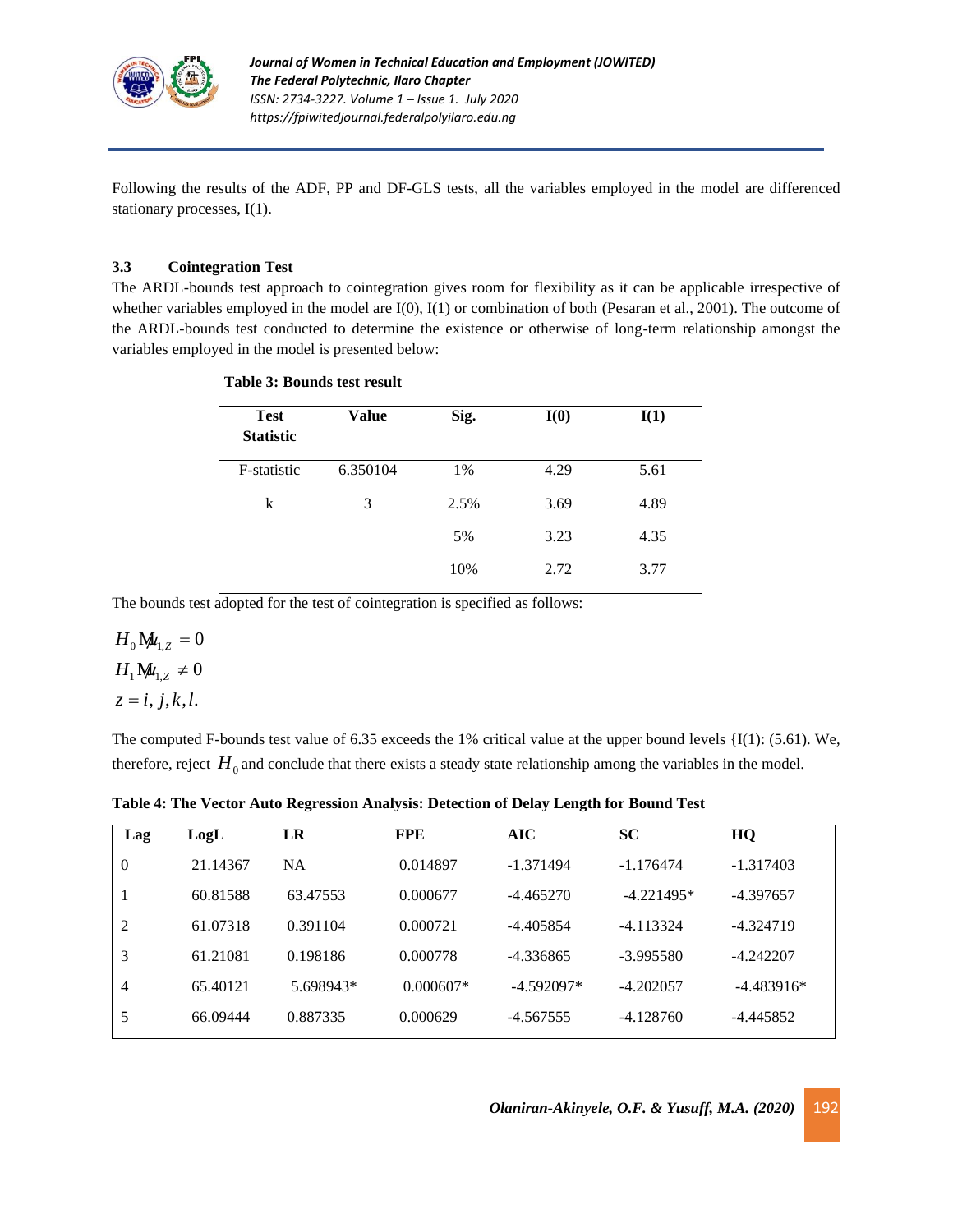

Note: \* indicates lag order selected by the criterion, LR, FPE, AIC, SC, HQ indicate sequential modified LR test statistic (each at 5% level), final prediction error, Akaike information criterion, Schwarz information criterion, Hannan-Quinn information criterion respectively. The Schwarz Information Criteria (SIC) is adopted in determining the delay length for the Bound test given that its optimal delay length is 1 when the maximum delay length is 6. There is therefore no auto correlation as SIC takes the minimum value.

| Long-term coefficients         |                     | <b>Long-term Levels Coefficient</b> |                  |  |
|--------------------------------|---------------------|-------------------------------------|------------------|--|
| <b>Variable</b>                | Coefficient         | <b>Variable</b>                     | Coefficient      |  |
| $LOG(RGDP(-1))$                | 0.9978              | LOG(FLFP)                           | $-1603.801$      |  |
|                                | $(0.0553)$ ***      |                                     | (2367.932)       |  |
| $LOG(FLFP(-1))$                | 5.3664              | LOG(MLFP)                           | $-2030.105$      |  |
|                                | (72.1982)           |                                     | (3094.515)       |  |
| $LOG(MLFP(-1))$                | 2.1490              | LOG(TLFP)                           | 3639.862         |  |
|                                | (84.8787)           |                                     | (5470.231)       |  |
| $LOG(TLFP(-1))$                | $-7.8148$           | $\mathbf C$                         | 0.0062           |  |
|                                | (157.5158)          |                                     | (0.0116)         |  |
| $\overline{C}$                 | 1.6291              |                                     |                  |  |
|                                | (1.8580)            |                                     |                  |  |
| <b>Diagnostic test</b>         |                     |                                     |                  |  |
| $R^2 = 0.997$                  | BG(LM)              | <b>BPG(Hetero.)</b>                 | $F-statistics =$ |  |
|                                | Test=0.1766(0.6782) | Test= $0.6788(0.5733)$              | 2137.127(0.0000) |  |
| $\bar{R}^2 = 0.996$            | $RR=0.56(0.5756)$   | $JB=13.5572(0.0011)$                | $DW = 1.82$      |  |
| <b>Short-term Coefficients</b> |                     |                                     |                  |  |
| <b>Variable</b>                |                     | Coefficient                         |                  |  |
| $\triangle LOG(RGDP(-1))$      |                     | 1.0841                              |                  |  |
|                                |                     | $(0.1891)$ ***                      |                  |  |
| $\triangle LOG(FLFP(-1))$      |                     | 205.3006                            |                  |  |
|                                |                     | $(109.54)$ *                        |                  |  |
| $\triangle LOG(MLFP(-1))$      |                     | 243.4902                            |                  |  |
|                                |                     | $(130.99)*$                         |                  |  |
| $\triangle LOG(TLFP(-1))$      |                     | $-449.3751$                         |                  |  |

### **Table 5:ARDL (1,1,1,1) Model Estimated Results**

*Olaniran-Akinyele, O.F. & Yusuff, M.A. (2020)* 193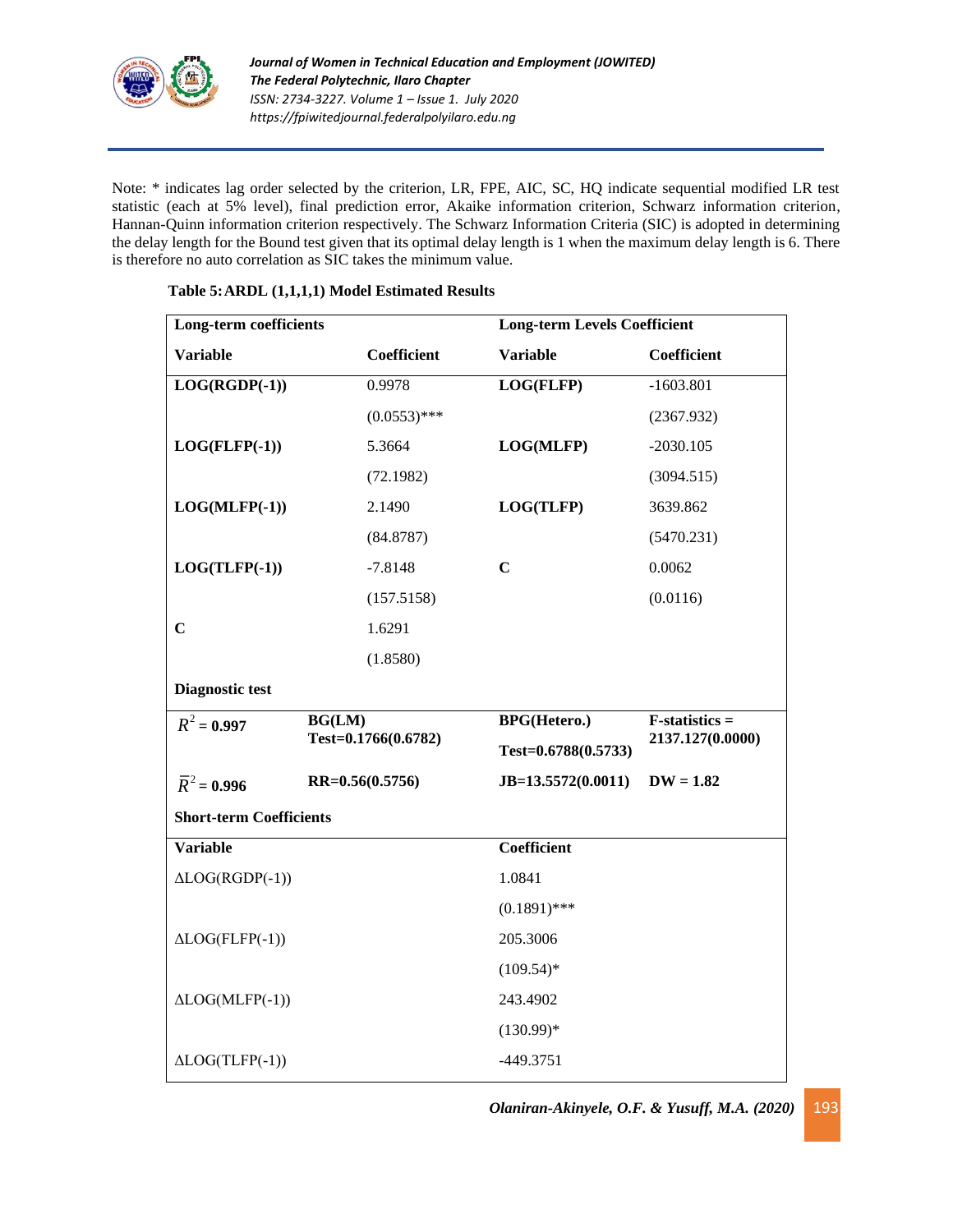

|                          |                         | $(240.61)^*$            |                 |
|--------------------------|-------------------------|-------------------------|-----------------|
| ECT                      |                         | $-0.9607$               |                 |
|                          |                         | $(0.2672)$ ***          |                 |
|                          |                         |                         |                 |
| Diagnostic tests         |                         |                         |                 |
| $R^2 = 0.632$            | BG(LM)                  | <b>BPG(Hetero.)</b>     | $F-statistics=$ |
|                          | $Test = 0.3481(0.5615)$ | $Test = 0.2701(0.9246)$ | 7.5557(0.0003)  |
| $\overline{R}^2 = 0.548$ | RR=0.0012(0.9728)       | $JB=18.6229(0.0001)$    | $DW = 1.75$     |

Note: FLFP, MLFP, TLFP, RGDP represent female labour force participation rate, male labour force participation rate, total labour force participation rate, real gross domestic product. Δ indicate the difference operator for the short run analysis, (-1) denotes that the variables are lagged one period, LOG indicates that the variables are in the log form. Standard errors are given in parentheses. For the F-statistics, Ramsey Reset(RR), Breusch-Godfrey Serial Correlation (BG) LM test, Breusch-Pagan-Godfrey (BPG) Heteroscedasticity test, Jarque-Bera (JB) normality test, the p-values are given in the parentheses.

#### **3.4 Empirical Results**

The empirical analysis focuses on the ARDL model employed for this study. The results from the ADF, DF-GLS and PP unit root tests revealed that all the series are differenced stationary processes. The F-statistics from the Unrestricted Error Correction Mechanism (UECM) indicates that there is level relationship among the series in the steady state given that the calculated F exceeds the upper bound at 1 percent conventional level. The lag length selection based on the different criteria when the maximum delay length is 5 shows the Schwarz Information Criteria (SIC) taking the minimum value and indicating no autocorrelation. In the short-term, a percentage change in RGDP will result to about 1.08 percentage points increase in one period lagged RGDP coefficient. The result revealed a directly significant relationship between the log of RGDP and its one period lagged value at the 1% conventional level, a directly significant relationship between the log of RGDP and one period lagged value of the log of FLFP and one period lagged value of the log of MLFP at the 10% conventional level respectively while the log of RGDP and one period lagged value of TLFP remains significantly negative at the 10% conventional level. A unit increase in FLFP and MLFP will spur RGDP by about 205 and 243 points on the average respectively while a unit increase in TLFP will generate a deteriorating impact on RGDP coefficient of about 449 points in the RGDP coefficient. In the long-term, the relationship between the log of RGDP and FLFP as well as the log of RGDP and MLFP remain positive but

*Olaniran-Akinyele, O.F. & Yusuff, M.A. (2020)* 194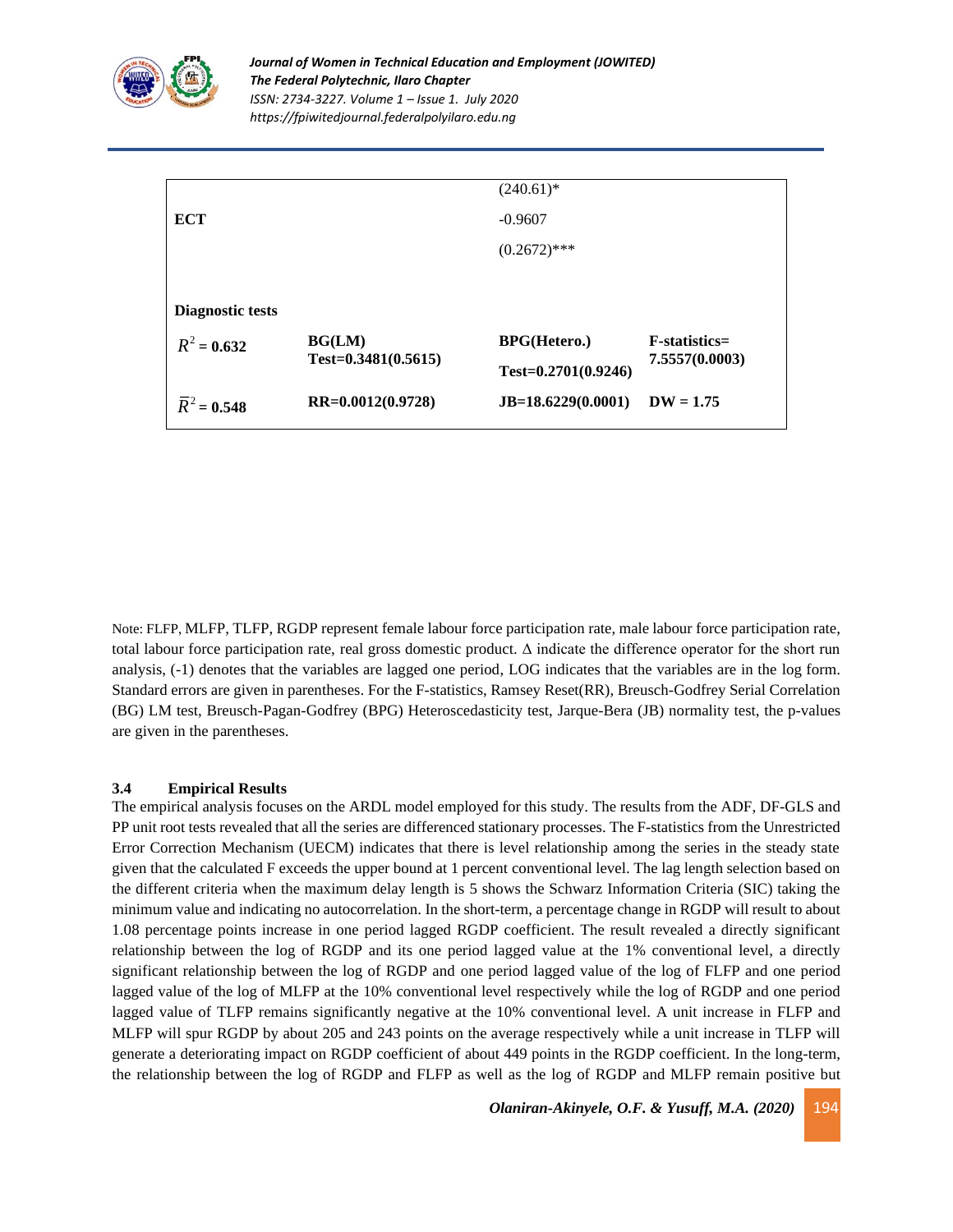

insignificant while that of the log of RGDP and TLFP remains negative and insignificant in the long. A unit increase in FLFP and MLFP will result into 5.366 and 2.149 points increase in RGDP, while that of TLFP will lead to a 7.815 points reduction in RGDPThe establishment of cointegration ascertaining the validity of the steady state estimates resulted into analysing the short-term dynamics and estimating the error correction model. The short-term analysis is established adopting a test based on the speed of adjustment or error correction concept. The long run model was estimated and the residuals generated from the estimation output was introduced as the error correction term; ECT in the error correction model. The ECT details the speed of adjustment and its negative value ensures that the system is reverted to equilibrium in the event of divergence. A significant negative coefficient obtained for the ECT (-0.96) in this model indicates that about 96% of short-term deviations are self-correcting in the steady state. Thus, about 96% of adjustment to steady state equilibrium takes place in a year following a divergence in the short term. The model's plots of Cumulative sum of recursive residuals (CUSUM) and Cumulative sum of squares of recursive residuals (CUSUMQ) tests indicate that the intercept of the regression equation, the slope coefficients as well as the variance of the stochastic disturbances are stable over time.

## **4. Conclusion and Recommendations**

The results of this study revealed that female labour force participation rate and male labour force participation rate exert positive and significant impact on economic growth in the short-term while total labour force participation rate exerts an inverse and significant impact on growth in the same period. The long-term dynamics on the other hand revealed existence of positive but insignificant relationship between female labour force participation and economic growth as well as male labour force participation rate and economic growth. Total labour force participation rate on the other hand revealed a negative but also insignificant impact on economic growth. We therefore recommend the adoption of short-term and long-term policies to stimulate and sustain growth in the economy.The result of the short term and long term estimates as well as the insignificance results in the steady state is a pointer to the fact that the economy should focus not only on the present period but also the future in order to achieve desirable results and that continuous investment in the girl-child participation in STEM will generate favourable outcome to economic wellbeing.

The quest to increase the involvement of female in STEM relative to men and achieve favourable outcome in the totality of labour force participation rates will require the adoption of programmes to provide training, workshops and seminars for the working population in the economy to record improvement in the quality of their output which has implications for steering the pace and distribution of income in the economy. Also, imperative for policy makers to ensure a positive association between real gross domestic product and total labour force participation is the improvement in the human capital measured in terms of nutrition, education and health of the working population as well as improvement in their quality of life and well-being.

Scholarship opportunities in STEM should also be increased to female aspirants to increase female participation in the fields. Role models should also be encouraged to hold discussion with female students and encourage them to pursue professions in STEM. There is also the need to enlighten females right from adolescence and possibly childhood on the adverse impacts of stereotypes, lack of confidence, self-esteem and male chauvinism. With female population as percentage of total population of 49.3% (World Bank, 2019), increasing female employment in STEM in the economy is as relevant as male employment in order to hasten the pace and distribution of growth in the country and also record a satisfactory improvement in the totality of labour force participation rates in the economy.

## **References**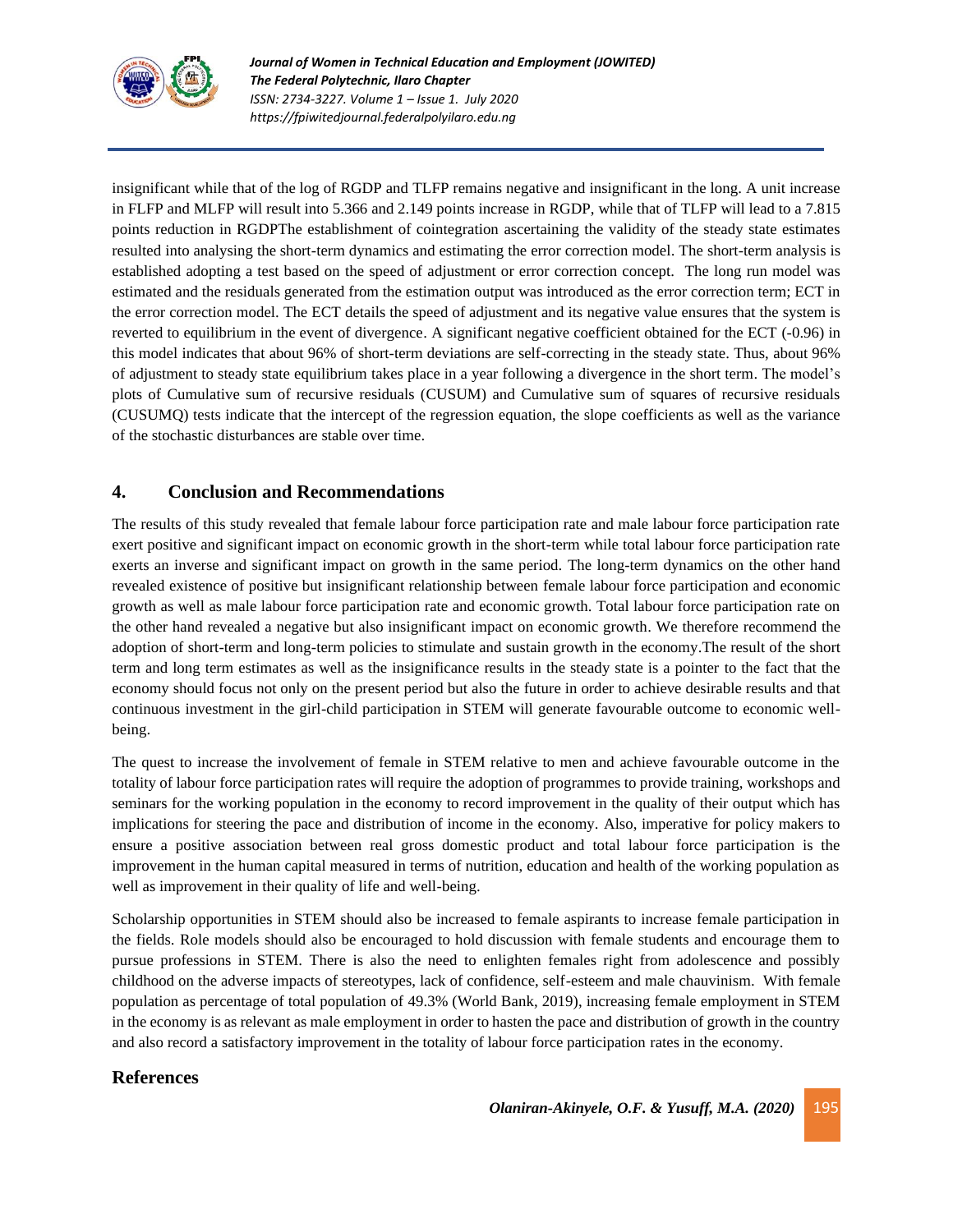

Barbara, L., Annette, G., & Dietmar Moschner (2017). Academic Self-Concept and Casual Attributions for Success and Failure Amongst Elementary School Children. *International Journal of Early Years Education, 25*(2).

Blumberg R. (1988) Income Under-Female Vs Male Control. *Journal of Family Issues, 9*, 51- 84.

- Bork, C. (2012-03-08). Where are the women? [https://www.huffingtonpost.com/stem-fields-where-are-the-wo](ttps://www.huffingtonpost.com/stem-fields-where-are-the-w)men/
- Ceci, S. J., Williams, W. M., & Barnett, S. M. (2009). Women's underrepresentation in science: Sociocultural and biological considerations. *[Psychological Bulletin.](https://en.wikipedia.org/wiki/Psychological_Bulletin) 135* (2): 218–261
- Ceci, S. J., Ginther, D. K., Kahn, S., & Williams, W. M. (2014). Women in academic science: A changing landscape. *Psychological Science in the Public Interest. 15* (3): 75–141*.*
- Cooper, V.W. (1997). Homophily or the Queen Bee Syndrome. *Small Group Research*, *28* (4), 483–499.
- Dee, Thomas S. (2007) Teachers and the Gender Gaps in Student Achievement. *The Journal of Human Resources*, 42(3), 528–554.
- Dogan, B., & Akyuz, M. (2017). Female labour force participation rate and economic growth in the framework of Kuznets curve: Evidence from Turkey. *Review of Economic Business Studies, 10*(1), 33-54.
- Ellemers, N., Van Den Heuvel, H., De Gilder, D., Maass, A., & Bonvini, A. (2004). The underrepresentation of women in science: Differential commitment or the queen bee syndrome*. British Journal of Social Psychology*, *43*(3), 315–338.
- Ellis, J., Fosdick, B. K., & Rasmussen, C. (2016). Women 1.5 Times More Likely to Leave STEM Pipeline after Calculus Compared to men: Lack of Mathematical Confidence a Potential Culprit. *PLOS One, 11*(7),1-14.
- Fatima, A., & Humera, S. (2009). *Tracing out the U-Shape Relationship Between Female Labor Force Participation Rate and Economic Development for Pakistan*. Applied Economics Research Centre, University of Karachi.
- Gresky, D. M., Eyck, L. L. T., Lord, C. G., & McIntyre, R. B. (2005). Effects of salient multiple identities on women's performance under mathematics stereotype threat*. Sex Roles. 53*(9–10), 703–716.
- Griffith, A. L. (2010). Persistence of women and minorities in STEM field majors: Is it the school that matters? *Economics of Education Review, 29*(6), 911–922.
- Heckman, J. (1978). A partial survey of recent research on the labour supply of Women. *American Economic Review*, 68, 200-207.
- Johns, M., Schmader, T., & Martens, A. (2005). Knowing is half the battle: Teaching stereotype threat as a means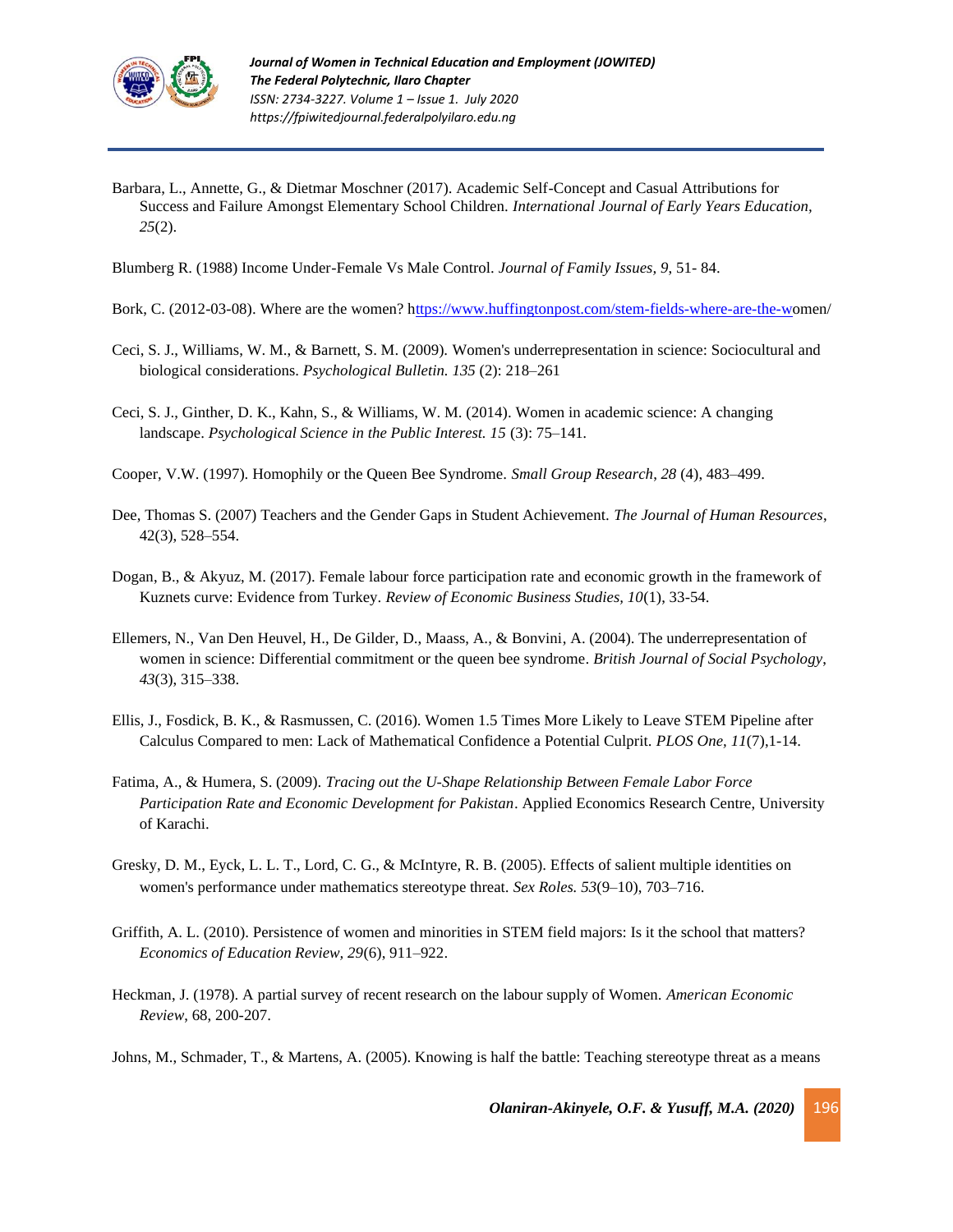

of improving Women's Math performance. *Psychological Science, 16*(3), 175-179.

Johnson, A. C. (2007). Unintended consequences: How science professors discourage women of color. Science Education, 91(5), 805-821.

- Keller, C. (2001). Effect of Teacher's stereotyping on students' stereotyping of Mathematics as a Male Domain.  *The Journal of Social Psychology. 141*(2), 165–73*.*
- Lips, H. (2008). *Sex & Gender: An introduction. (*6th ed.). McGraw Hill.
- Martens, A., Johns, M., Greenberg, J., & Schimel, J. (2006). Combating stereotype threat: The effect of self affirmation on women's intellectual performance. *Journal of Experimental Social Psychology, 42*(2), 236-243.
- Marx, D. M., & Roman, J. S. (2002). Female role models: Protecting women's math performance. *Personality and Social Bulletin, 28*(9), 1183-1193.
- McIntyre, R. B., Paulson, R. M., & Lord, C. G. (2003). Alleviating women's mathematics stereotype threat through salience of group achievements. *Journal of Experimental Social Psychology, 39*(1), 83–90
- Ogundipe, T. (2017, February 10). Women in STEM: Words of inspiration from three of Africa's leading female tech experts. [https://webfoundation.org/2017/02/women-in-stem-words-of-inspiration-from-three-of-africas](https://webfoundation.org/2017/02/women-in-stem-words-of-inspiration-from-three-of-africas-%20%20%20%20%20%20%20%20%20%20%20%20%20%20%20%20%20%20%20%20%20%20%20%20%20%20%20%20%20%20%20%20%20%20%20%20%20%20%20leading-female-tech-experts/)  leading-female-tech-experts/
- Okello. D. (2017, February 10). Women in STEM: Words of inspiration from three of Africa's leading female tech experts. [https://webfoundation.org/2017/02/women-in-stem-words-of-inspiration-from-three-of-africas](https://webfoundation.org/2017/02/women-in-stem-words-of-inspiration-from-three-of-africas-%20%20%20%20%20%20%20%20%20%20%20%20%20%20%20%20%20%20%20%20%20%20%20%20%20%20%20%20%20%20%20%20%20%20%20%20%20%20%20leading-female-tech-experts/)  leading-female-tech-experts/
- Pell, A. N. (1996). Fixing the leaky pipeline: Women scientists in academia*. Journal of Animal Science, 74*(11), 2843–8.
- Schiebinger, L. (1999*). Has Feminism Changed Science?* Harvard University Press
- Schmader, T., & Johns, M. (2003). Converging evidence that stereotype threat reduces working memory capacity*. Journal of Personality and Social Psychology, 85*(3), 440–452.
- Sonnert, G., Fox, M. F., & Adkins, K. (2007). Undergraduate Women in science and engineering: Effects of faculty, fields, and institutions over time. *Social Science Quarterly, 88*(5), 1333–1356.
- Spencer, S. J., Steele, C. M., & Quinn, D. M. (1999). Stereotype threat and women's math performance*. Journal of Experimental Social Psychology, 35*(1), 4–28.
- Standing, G. (1978). *Labor Force Participation and Development*. Geneva: International Labor Office.
- Steele, C. M., Aronson, J. (1995). Stereotype Threat and the Intellectual Test Performance of African Americans.  *Journal of Personality and Social Psychology, 69*(5), 797–811.